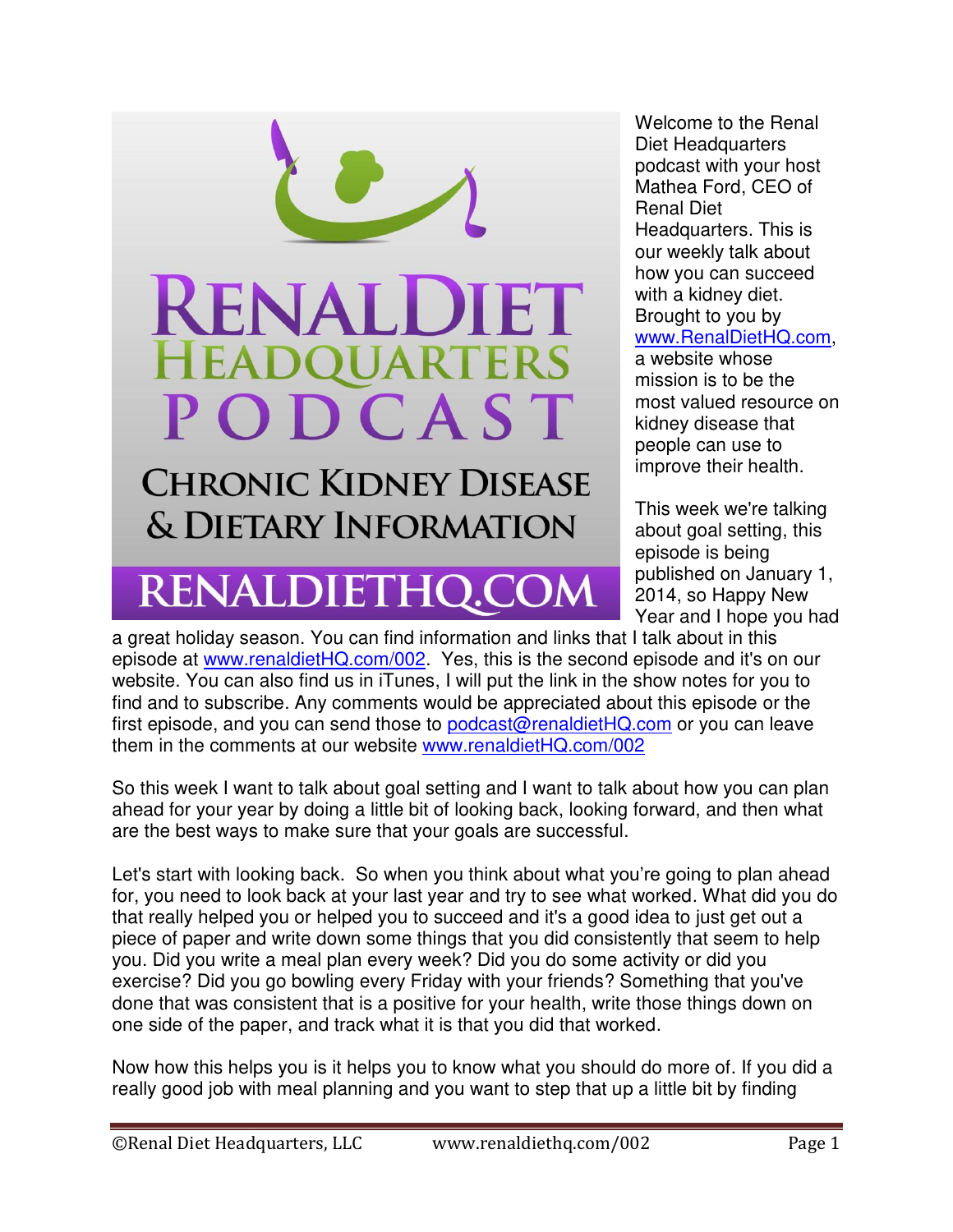some more recipes or planning a little better or getting a little bit more specific with your planning. That would be a good place to go. Activity, if you did a good job with trying to find your partners, or going out with your friends and walking around the block, or taking your dog for a walk. Those sorts of things that you did consistently, that helped you are things you need to do more of.

So next you need to see are there some patterns? Did you have some down weeks, when it seems like you didn't really have a lot done, or did you have what seemed like a down season almost? Sometimes people feel like the summer is a slower time or maybe their better in the summer and in the winter it's harder to get started, or maybe write the beginning of school when your kids went back to school, that was a really good time for you. Look at your seasons and your and your systems and how they worked around to see when you were more successful. That will help you set yourself up for being successful, it will also help you to look at what things can you do to analyze why you weren't necessarily successful at those other times. Did you let the short days of winter kind of get your way of going outside and then didn't find a way to do something inside? Where you could go to the mall and walk around, or you could go to a community center. Maybe you were able to establish some healthy habits and see what you could do consistently and then look at how that pattern helped you, and then look at some other healthy habits that you might've seen as a result. So did your labs improve? Did you lose some weight or something like that, so what sort of results did you see from doing those positive things.

Next you want to look at what did not work. So, what sorts of things you do last year or this year that didn't really work for you to make you better? Did you let your emotions get the best of you sometimes? Did you eat out without preparing and find yourself eating out a little too often and getting a too much salt? Did you not measure your fluid as much between dialysis treatments like you should have? Were you doing a little cheating kind of, but doing it all the time, so what you really felt like was, "Oh it's just one little extra little bit of drink, or an extra donut". You are doing that on a regular basis and that doesn't work to help your diet. So think of those situations and those things that you did that didn't really work to help your diet, and look back at the last year and see where those happened.

So went we look back to last year were looking at what is you did consistently that worked, on the other side of the paper, what did you do consistently that seems to not have worked or at least not been healthy for you, and then what are some patterns that were either positive or negative and how did those affect whether you were successful or not?

Okay and next you want to look forward. So we just got through looking back, and now I want you to think about how you can look forward, and what you want your next year to be like. Now I want you to go way forward and imagine that it is January 1, 2015, and what would you see as a positive outcome for the year if that person that you're talking to? Is it that they weighed 10 pounds less, or is it that they've maintained their GFR rate at a stage 3? Is it that they walk five minutes in a day or 15 minutes a day? Think about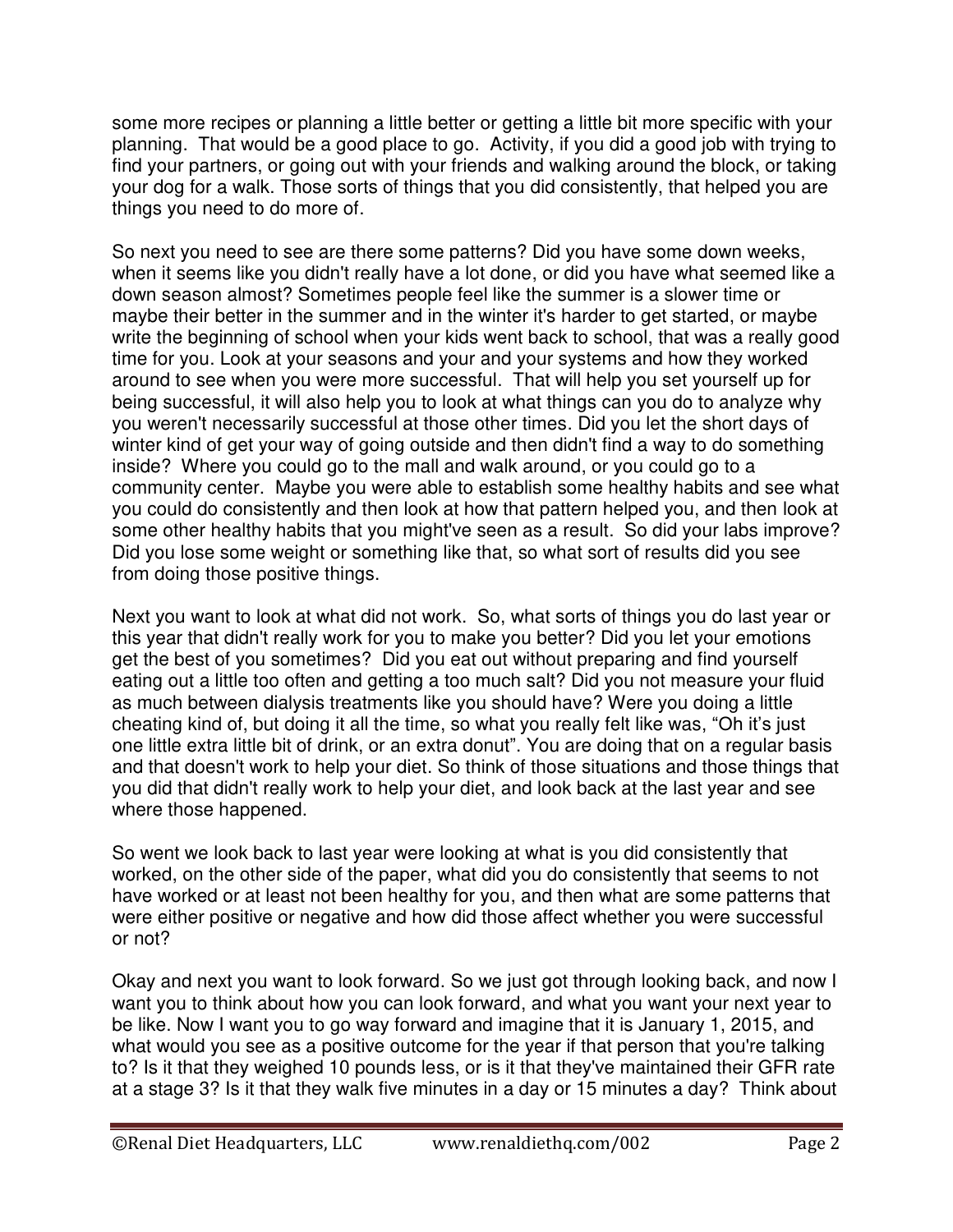that person that you want to be next year, and what do you see? So describe that you yourself. Say he or she, for my example might be, she's so many pounds less or she walks 30 minutes every day and she's able to climb the stairs with no problem, that type of thing. So think of some specific stuff that you would, say, describe this person with.

Then you need to work backwards to create your goals. So instead of making a goal of I want to lose some weight, say okay that person that I see next year's 50 pounds lighter. So how do you know how much you want to lose? You know a reasonable amount; you know a pound the week, 2 pounds a week, not 5 pounds a week. So if you want to improve your glomerular filtration rate, or if you even just maintain stage 3 you know what you need to do to keep your protein levels low. You want to feel better between treatments; you know specific things that you can do.

Now the specific things that you're in a do is your gonna create, looking backwards, your can create what are called Smart goals. Smart goals are goals that are specific, measurable, actionable, realistic, and time-based. So that is what smart stands for S-M-A-R-T. So when you make them you're in the write and for the example of losing weight, you might say something like, I want to lose 50 pounds by December 1<sup>st</sup>. So that's about 4 pounds a month, about a pound a week, which is a very reasonable goal.

You can think through, and instead of thinking to yourself I want to lose a pound a week, and even that's easier than thinking about 50 pounds, so instead of thinking okay to lose 50 pounds for the year your thinking okay it's very easy to do a just a pound a week. You can think through and create some action steps that you can do daily that will make the difference. Some of those action steps might be to exercise 30 minutes a day.

Number two might be to eat half of my plate as vegetables. Now those may be low potassium vegetables but there vegetables, more of that plate is vegetables a little less of the starches. Maybe number three would be to plan your meals every week. Instead a kinda flying by the seat of your pants you are going to plan out your meals. You going to find some recipes and you are going to write out what you are getting eat every day for the week and then that's can be your guide and it'll help you to eat healthier and to not have to just grab here and they are not know how many calories. You can make some food ahead, you can do some freezer meals, you can do all different kinds of things, but do you see how, when you break it down into these smaller goals, and all you have to focus on is getting those goals done, it's not necessarily the weight loss, your focused on okay I'm can exercise 30 minutes today. Did I exercise 30 minutes today, yes or no? I need to get that done. Okay did I eat half my plate as vegetables? Okay, I need do that for lunch and dinner, I'm going to eat more vegetables.

Then number three would be, I'm going to plan my meals every week, and did I do that this week? Did I take the time on Sunday or the beginning of my week, and plan out what I was can have for those.

So you're breaking those goals down, you're thinking about who you are going be like next year, you're thinking what are those specific qualities of that person, you're working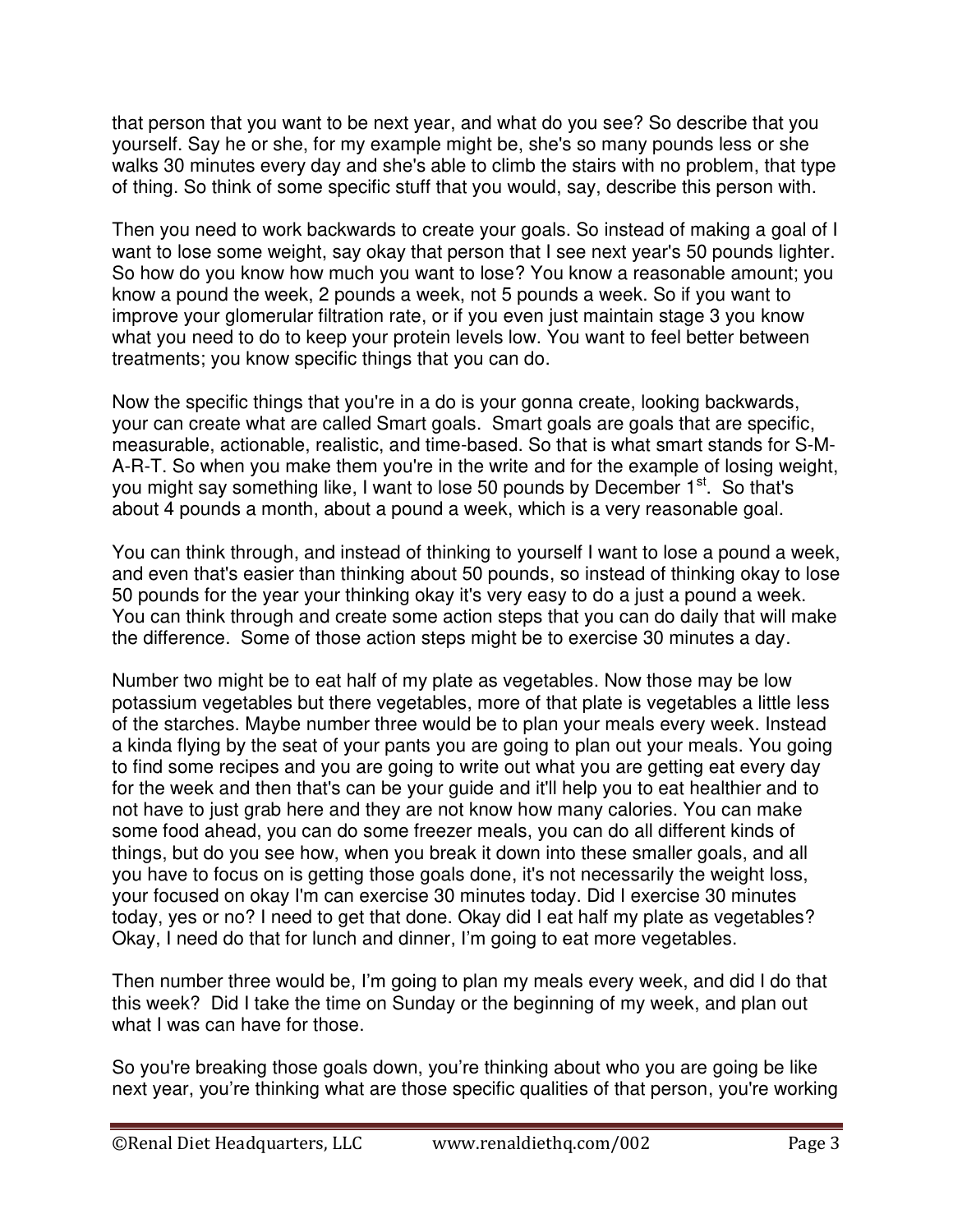backwards and trying to define that person. If it was an example of keeping your kidney disease at stage 3, you might choose to eat a low-protein diet. Which would be a healthy choice, and so you may say, okay that person has maintained stage 3, to do that I know that I need to eat only this many grams of protein every day. The steps that going to take are going to be to plan out what I'm going to eat for protein for the day, and only eat so many grams per meal, and maybe 3 ounces of meat at lunch and dinner, and not go over that amount unless I am compensating. So if I go out to dinner and its 6 ounce steak and I eat the whole thing, then I'm not going to eat any meat at lunch, I'm going to just have vegetables and some starch and maybe some fruit.

So that would be an excellent example of how you could focus on keeping your stage of kidney disease, at that stage 3 or lower. If you are stage 1 or 2 you might focus on doing something like the Dash diet, dietary approaches to stopping hypertension, where you would eat lots more vegetables, lots more fruits, lots more whole grains, and that would help you stabilize in stage 1 or 2.

If you're approaching stage 5 you might focus on making sure that you're in the healthiest state possible as you prepare for dialysis. So doing the exercise that you feel like you can do and eating as healthy as you feel like you can, getting that lower sodium and lower potassium foods, and trying to mentally, emotionally and physically, prepare your body, your mind and your family. So maybe you make a point of every month, talking to your family and planning ahead about how you are going to manage your dialysis, finding out more about dialysis options. So those are just some examples of how you can look forward to next year for your goals.

Now when you think about what worked and what didn't work from the year before, if it didn't work for you to exercise 30 minutes every day, then you need to think about why that didn't work, because that's definitely a part of losing weight and if you want to lose weight, you can't just say well I'm not going to exercise. You may find that breaking that up into little 10 minute activities is better. You may find that you can choose a different time of the day to exercise, you may find that you need to find some activities to do as a group, so maybe going bowling, maybe going and like golf or if you just can walk a little more, getting a pedometer. If it didn't work for you just to say to yourself and an exercise and do your exercise activity at home, maybe you need to find a way to do it at work, maybe need to find a way to do it in your local gym or a community center. Don't just say I'm going to figure out how to exercise at home, when you know didn't work, unless you feel like you are going to be able to keep yourself accountable to that.

If it didn't work for you to say I'm that a prepare all my meals at home, then knowing that, think ahead, and think about how you can maybe make some freezer meals, that would be like you make them all at once, on a Sunday, and it works for the whole week. So instead of thinking I'm a cook every night that can be exhausting, think about how you can cook ahead a little bit and make those meals for the week. That can help you to be more successful.

So it's really important, when you look at what you didn't do well, why it didn't go well, how important that is to your long-term health, and if you need to get it incorporated in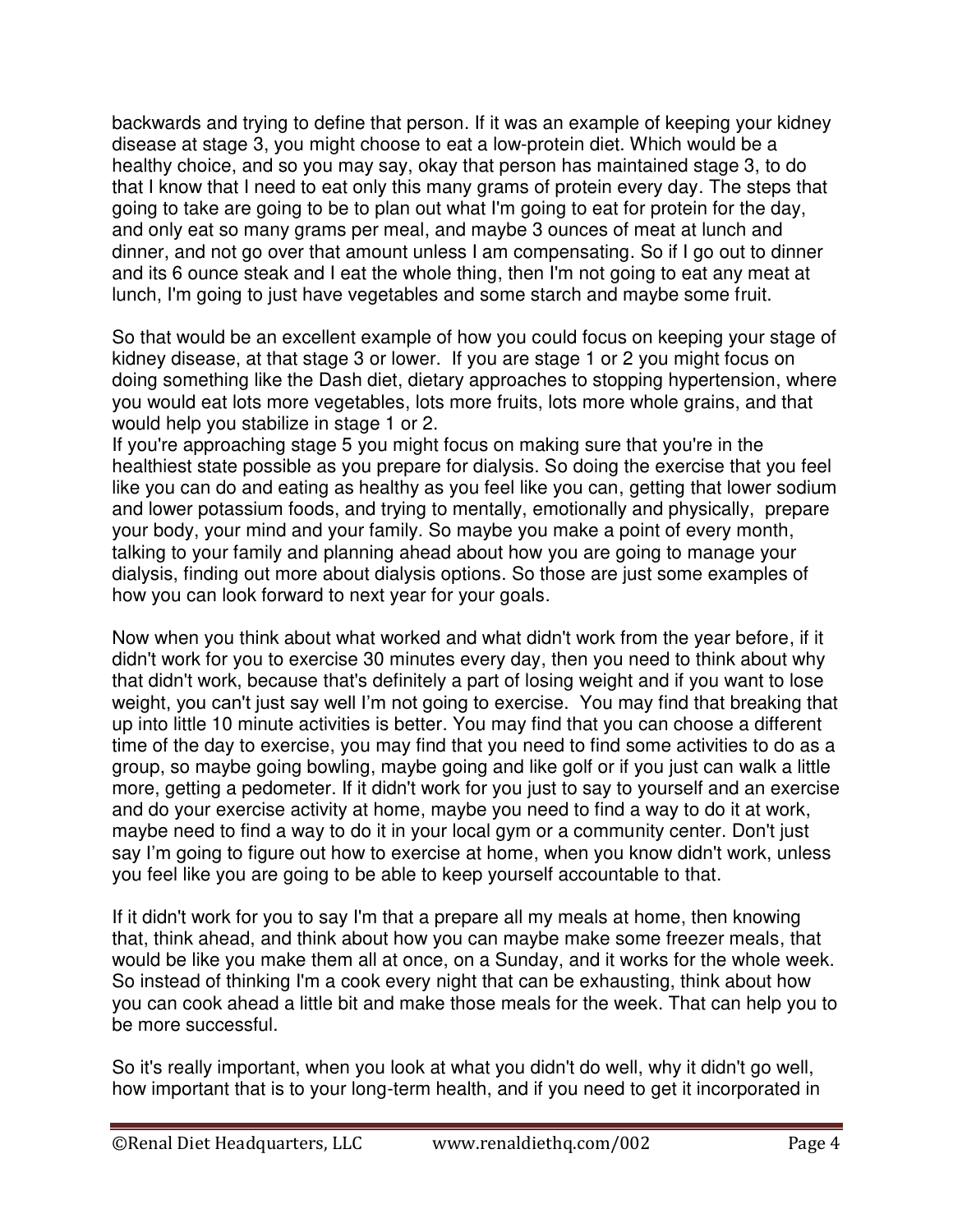to something, then you need to find a way to change what you are doing so you can make that work.

Lastly, I want you to think about what your goals are and how you can track them. Depending on what your goals are, you need to track them. Just create a simple sheet to track them on, find an Excel spreadsheet, spread out the paper, or even just draw yourself some lines on some paper and make some copies. Do something that is going to help you track.

If you are doing the first example, which was exercising 30 minutes, eating more vegetables and doing your meal plan, you might have a little paper that says, Sunday, Monday, Tuesday, Wednesday, Thursday, Friday and Saturday. Check off that you exercised, and you are going to check off for lunch and for dinner, that you a half your plate of vegetables. Do something that helps you to track. You may not think it's important, it may sound a little silly. There's apps for your iPhone or for your Android phone, that you can use to track, but it really does help to just have that cost a reminder that, Oh yeah I did get this accomplished, and it can also feel good to get something accomplished, and say okay I did that today. So put it on your to do list and check it off.

Number 2, make yourself accountable to someone. So, telling someone, my goal is to lose 50 pounds this year, I want to lose about a pound a week. you should ask me about it, hold me accountable to it. Did I exercise, did I eat more vegetables? Don't ask me about how much weight I lost, that's not the most important thing, and I'm developing healthier habits. Hold yourself accountable to someone, if you don't have anybody that you feel comfortable with saying, hey, ask me about this or that, you can join our Facebook group, and if you go to [www.renaldietHQ.com/go/caregivergroup](file:///C:/Users/My%20computer%20Dorsa/Desktop/www.renaldietHQ.com/go/caregivergroup) and you can find that link in our show notes, but its

[www.renaldietHQ.com/go/caregivergroup](file:///C:/Users/My%20computer%20Dorsa/Desktop/www.renaldietHQ.com/go/caregivergroup) and that's our Facebook group where we just share information, and we share each other's information. If you feel comfortable and you want to say I'm having a bad day, or if you want to say Hey I need an accountability partner, and just find somebody in there that's willing to work with you and hold you accountable. An accountability partner just great because it's somebody that you fill like you need to tell them, Hey, they can help you come up with ideas for being more responsible, staying on track, and they also can just be a good ear to talk to, or you can just talk to the group, and say hey, for me accountable, I am going to post in here and say that I got my stuff done for today.

Finally, on this topic about goals, I really wanted to remind you that these goals are not set in stone, and that you should adjust, if necessary. So if 30 minutes of exercise is too hard in the beginning, you should start with 10 minutes. Don't say, I have to do 30 minutes that is what the rules say. Start with 10 it's better to start, then to do 30 minutes be so tired and not real to do with the next day. 10 minutes will build and then you can do 15 and then you can do 20 and in a month or so, you'll be at 30 minutes, but if you start out at 30 and then you only do for a couple days, that's not any good. Hold yourself accountable but be reasonable and think of your health and adjust when it's necessary. If you're just having a time when you are going to go on vacation, and you